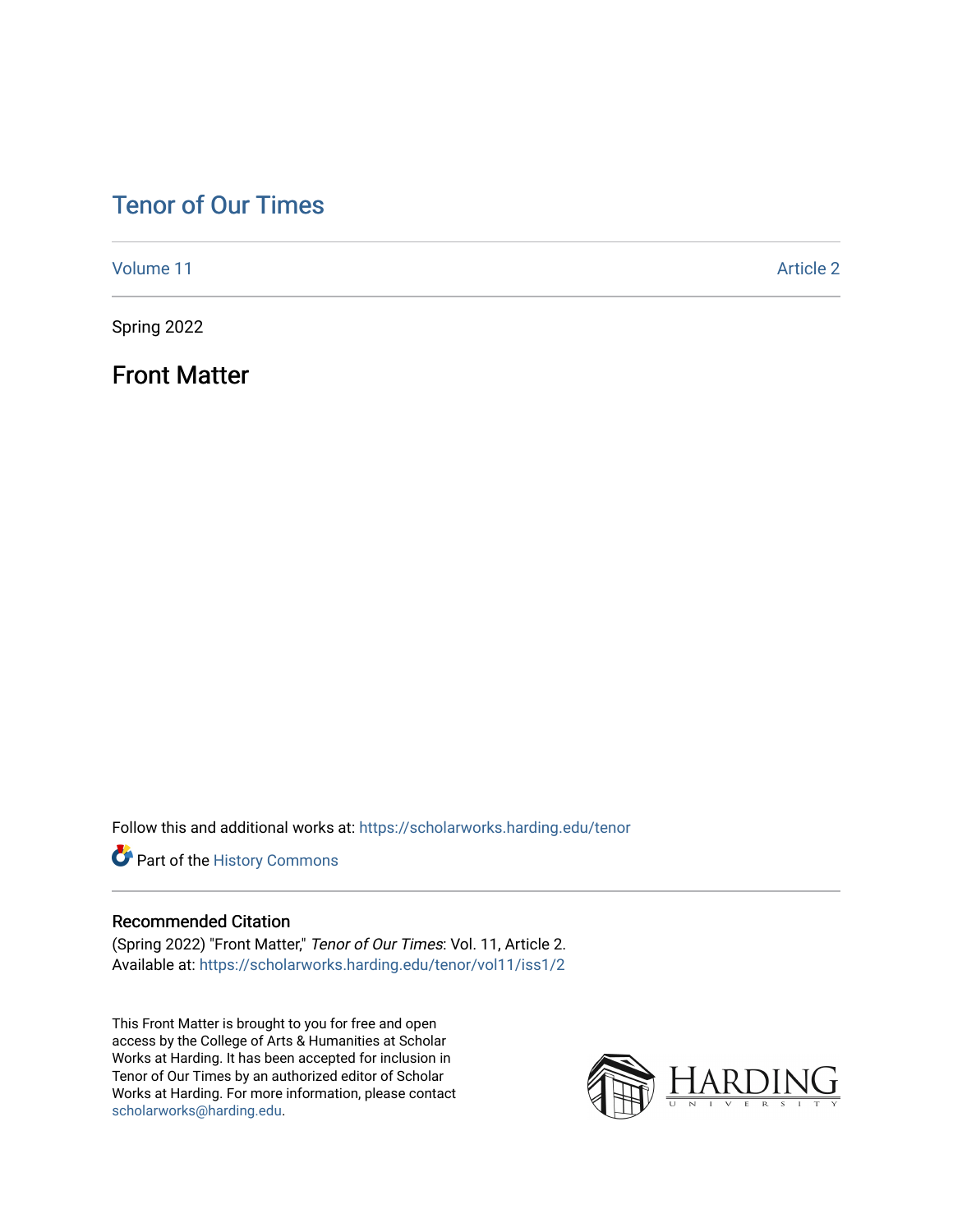# TENOR OF OUR TIMES

Volume XI, Spring 2022

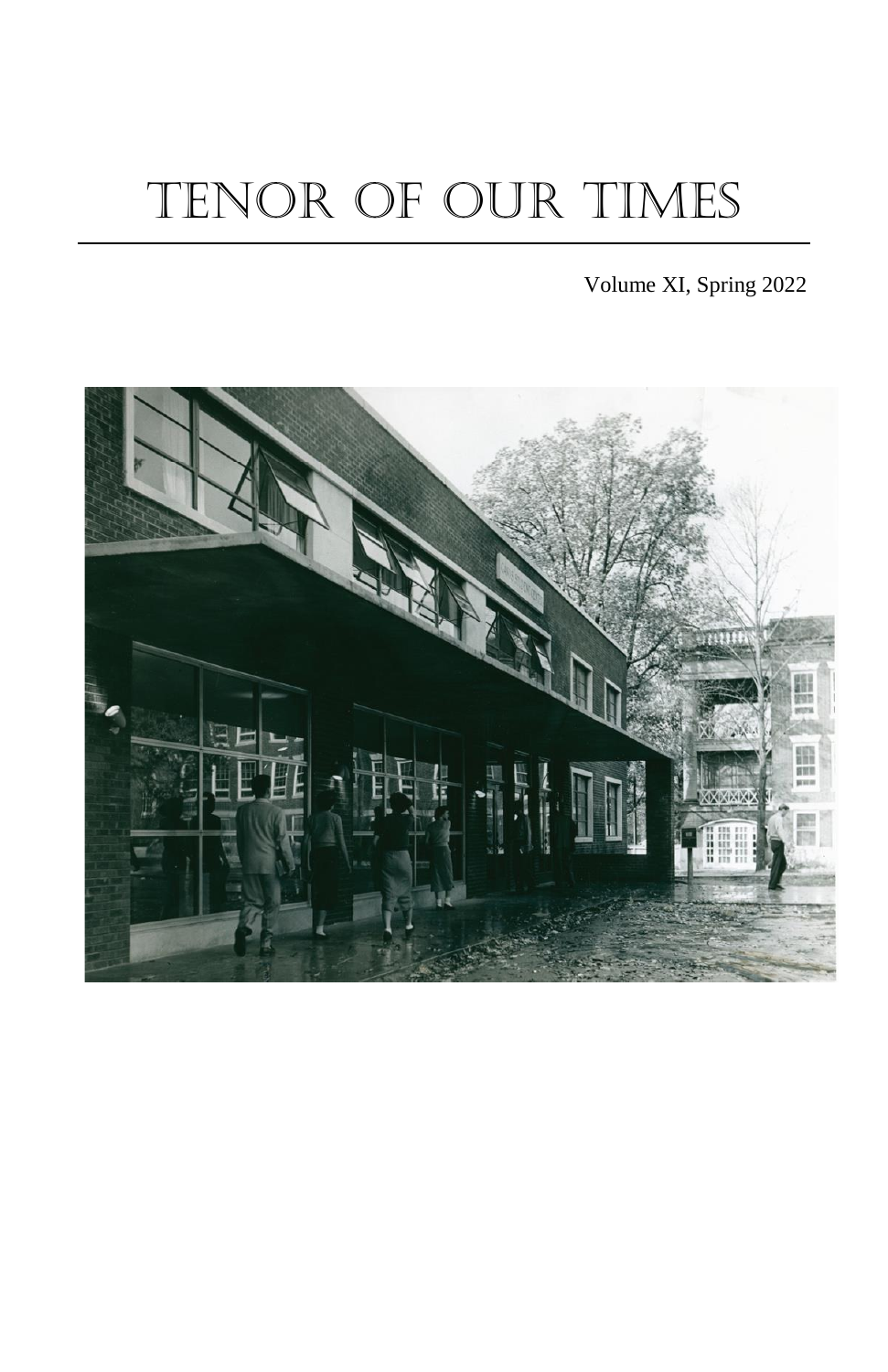### **COVER**

*Image Courtesy of Ann Cowan Dixon Archives and Special Collections.*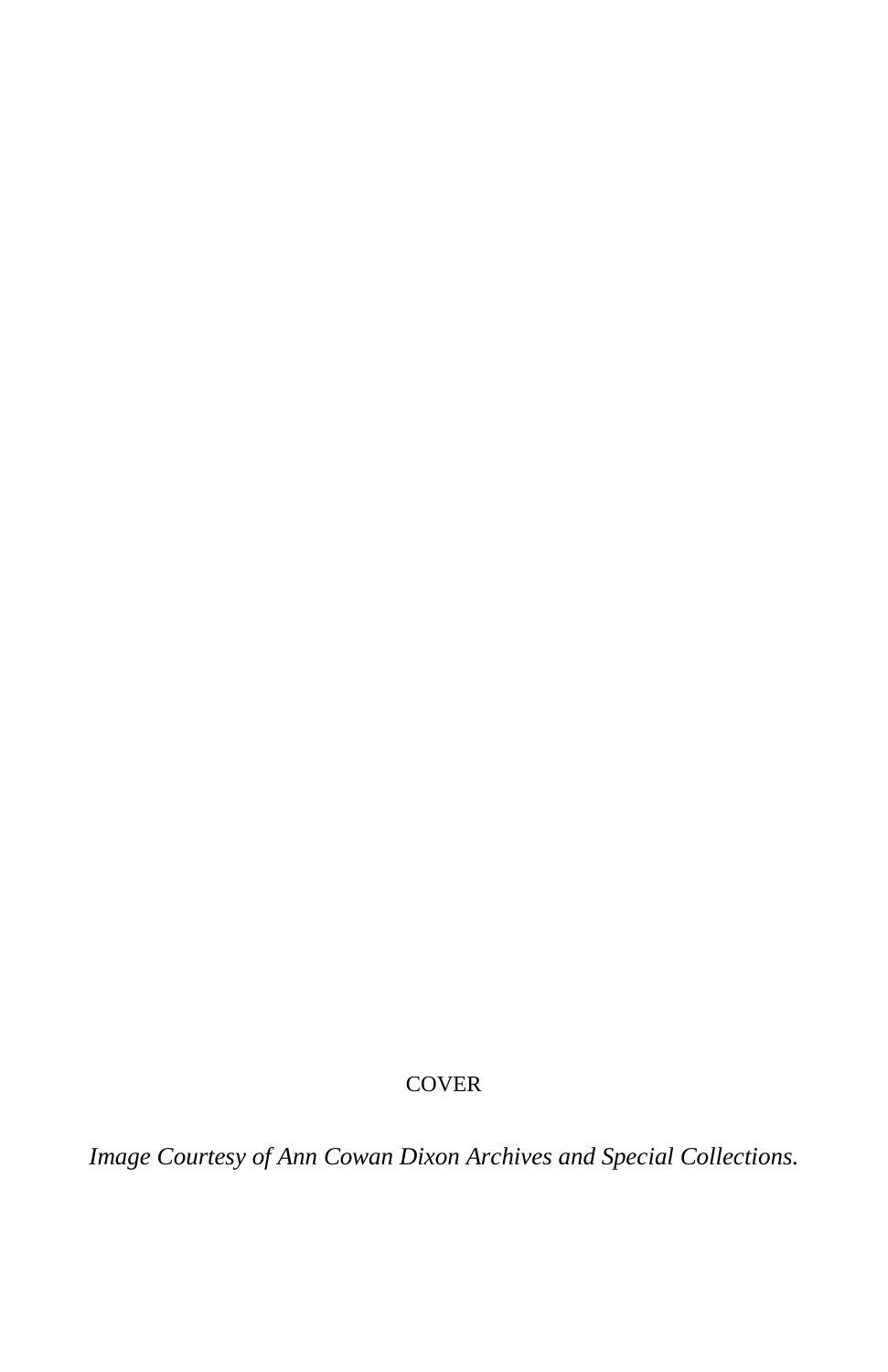# Tenor of Our Times

Volume XI, Spring 2022

Eric Johnson, Grace Ann Green, Elijah Fisher, Paxton Davis, Bennett Anderson **Editorial Board**

> Julie E. Harris, Ph.D. **Faculty Advisor**

Harding University Searcy, Arkansas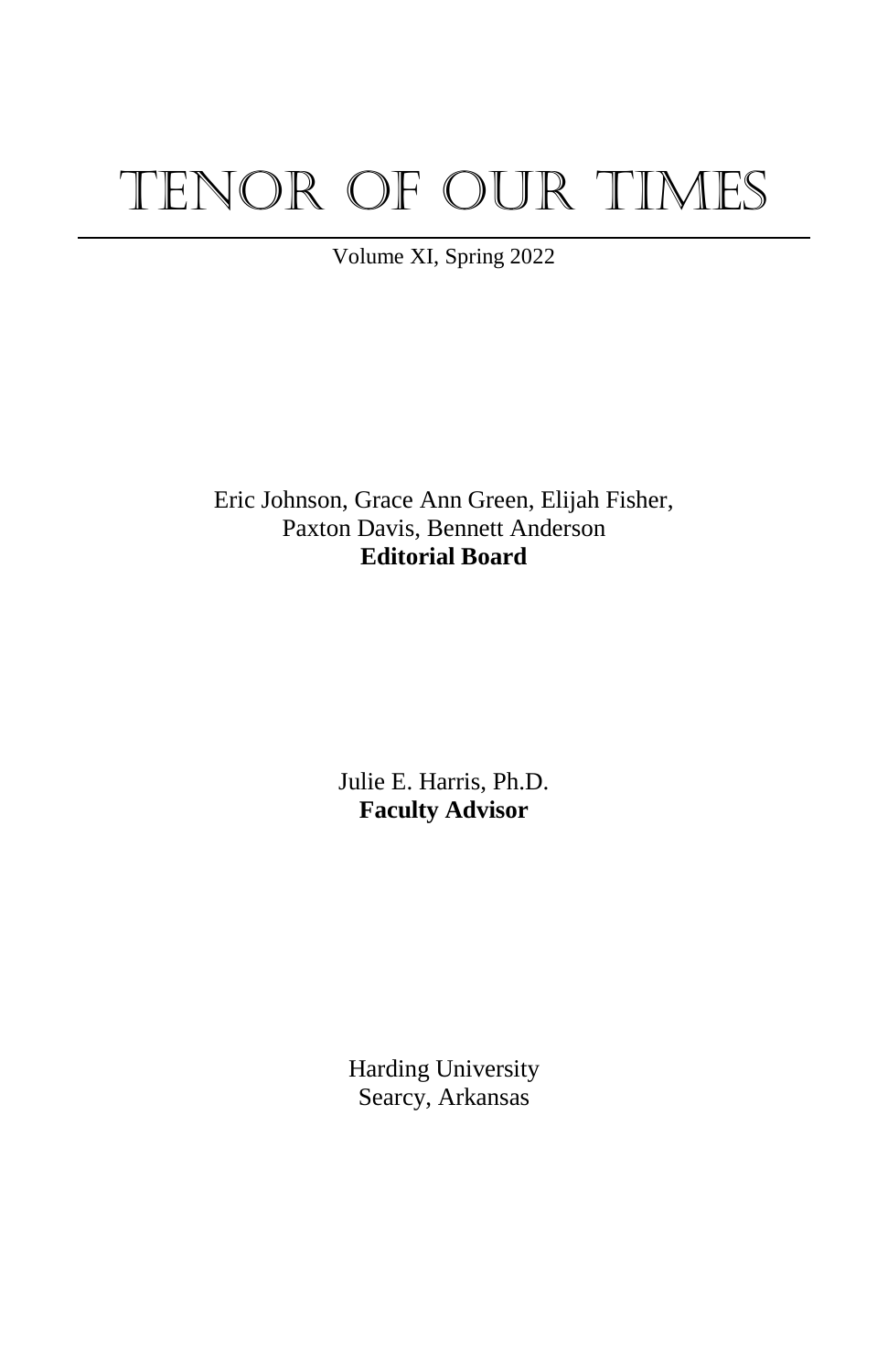**Tenor of Our Times** is published annually in the spring by the Department of History and Political Science at Harding University, Searcy, Arkansas, in conjunction with the Eta Phi chapter of Phi Alpha Theta. We are grateful to the contributors, editors, readers, and friends who made this publication possible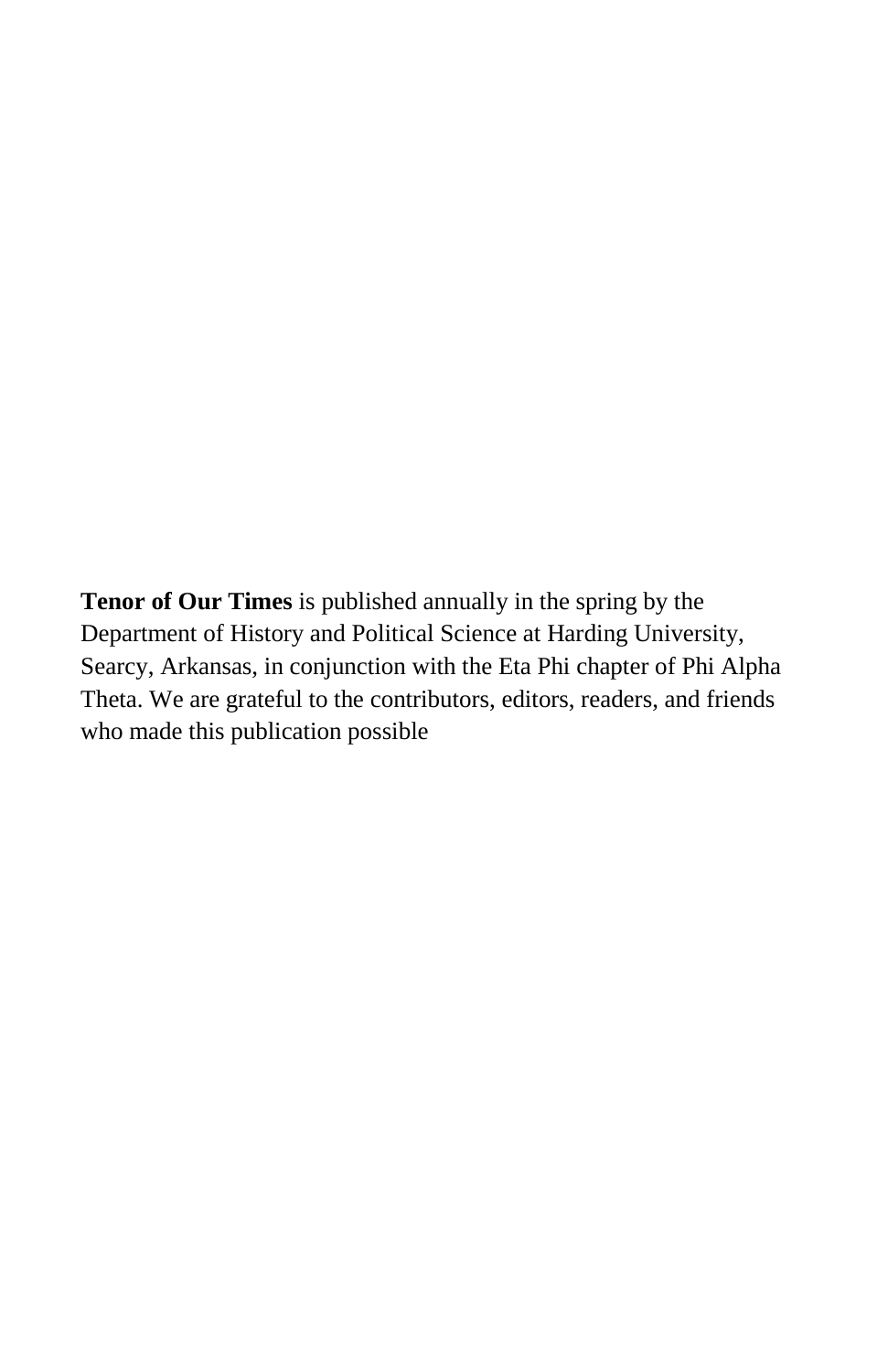## CONTENTS

| "A BUILDING FULL OF LIFE: CELEBRATING THE<br>CLIFTON L. GANUS, SR. BUILDING"  12 |  |
|----------------------------------------------------------------------------------|--|
| BIOGRAPHY OF CLIFTON L. GANUS SENIOR  28                                         |  |
|                                                                                  |  |
|                                                                                  |  |
| AMERICAN STUDIES INSTITUTE TRIP TO<br><b>WASHINGTON D.C.</b>                     |  |
|                                                                                  |  |
| <b>HISTORY DAY</b>                                                               |  |
|                                                                                  |  |
| <b>HISTORY FAIRE</b>                                                             |  |
|                                                                                  |  |
| PHI ALPHA THETA CONFRENCE                                                        |  |
|                                                                                  |  |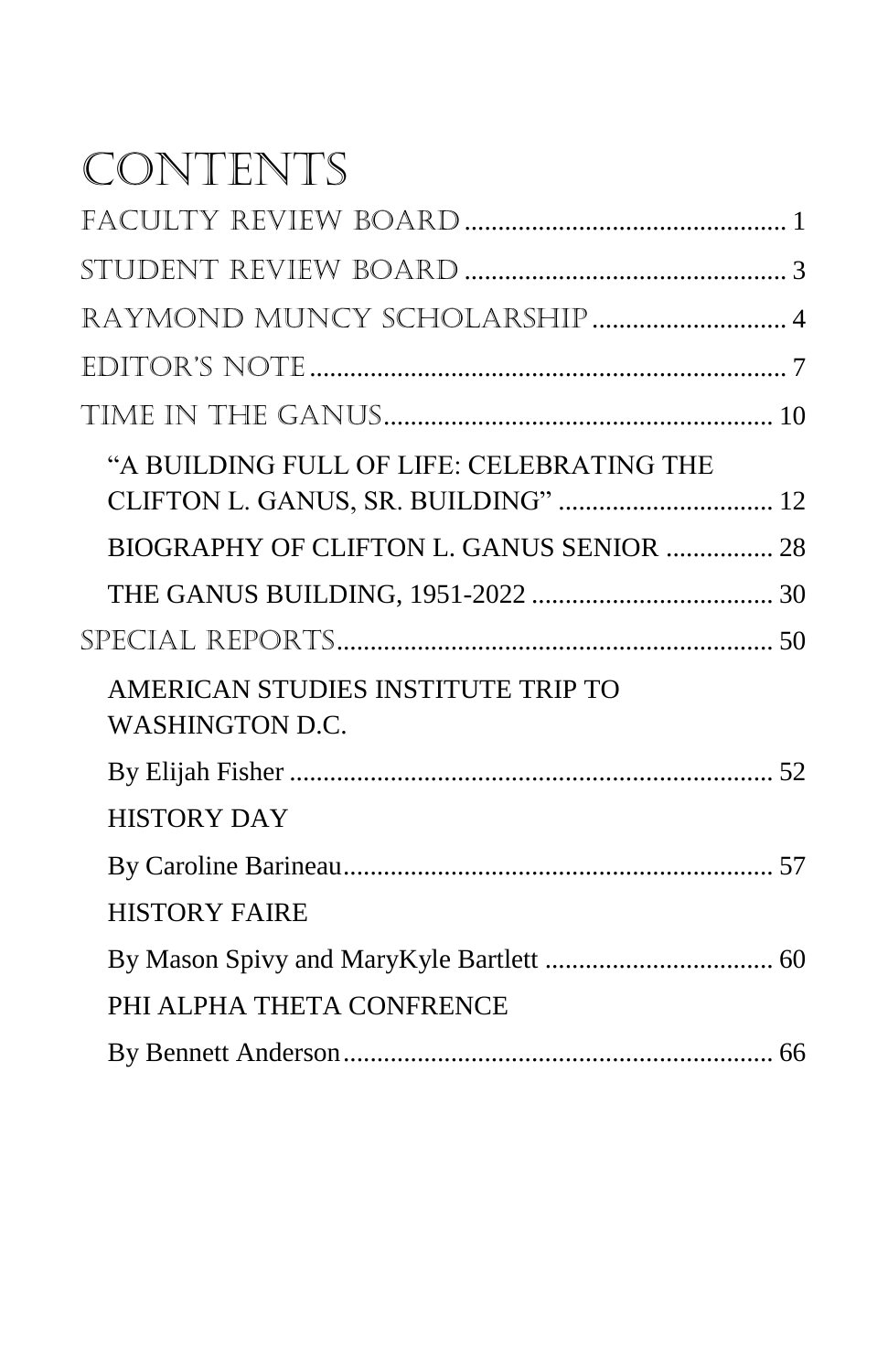| FROM SPARK TO FLAME: A STUDY OF THE ORIGINS OF<br><b>GUNPOWDER</b>                                                       |
|--------------------------------------------------------------------------------------------------------------------------|
|                                                                                                                          |
| "BLOOD MUST FLOW:" THE ARKANSAS MILITIA WARS<br>OF 1868-1869                                                             |
|                                                                                                                          |
| <b>GLENN CURTISS: MASTER OF SKY AND SEA</b>                                                                              |
|                                                                                                                          |
|                                                                                                                          |
| THE WORK OF THE WOMEN: THE MISOGYNY OF THE<br>CONTAGIOUS DISEASE ACTS AND THE WOMEN WHO<br><b>OPPOSED THEM</b>           |
|                                                                                                                          |
| JOHNSON AND THE OLD ROMAN: COMESKY,<br>JOHNSON, THE BLACK SOX, AND EMERGENCE OF<br><b>KENESAW MOUNTAIN LANDIS</b>        |
|                                                                                                                          |
| CITIES & NATIONS IN CONFLICT  188                                                                                        |
| COLLABORATIVE, CONFLICTEDM AND COMPLICIT: A<br>CASE STUDY OF CHURCH AMD STATE TENSION AND<br><b>ITS EFFECT ON LISBON</b> |
|                                                                                                                          |
| A HOUSE DIVIDED: HOW HITLER EXPLOITED THE<br><b>POLITICS OF WEIMAR</b>                                                   |
|                                                                                                                          |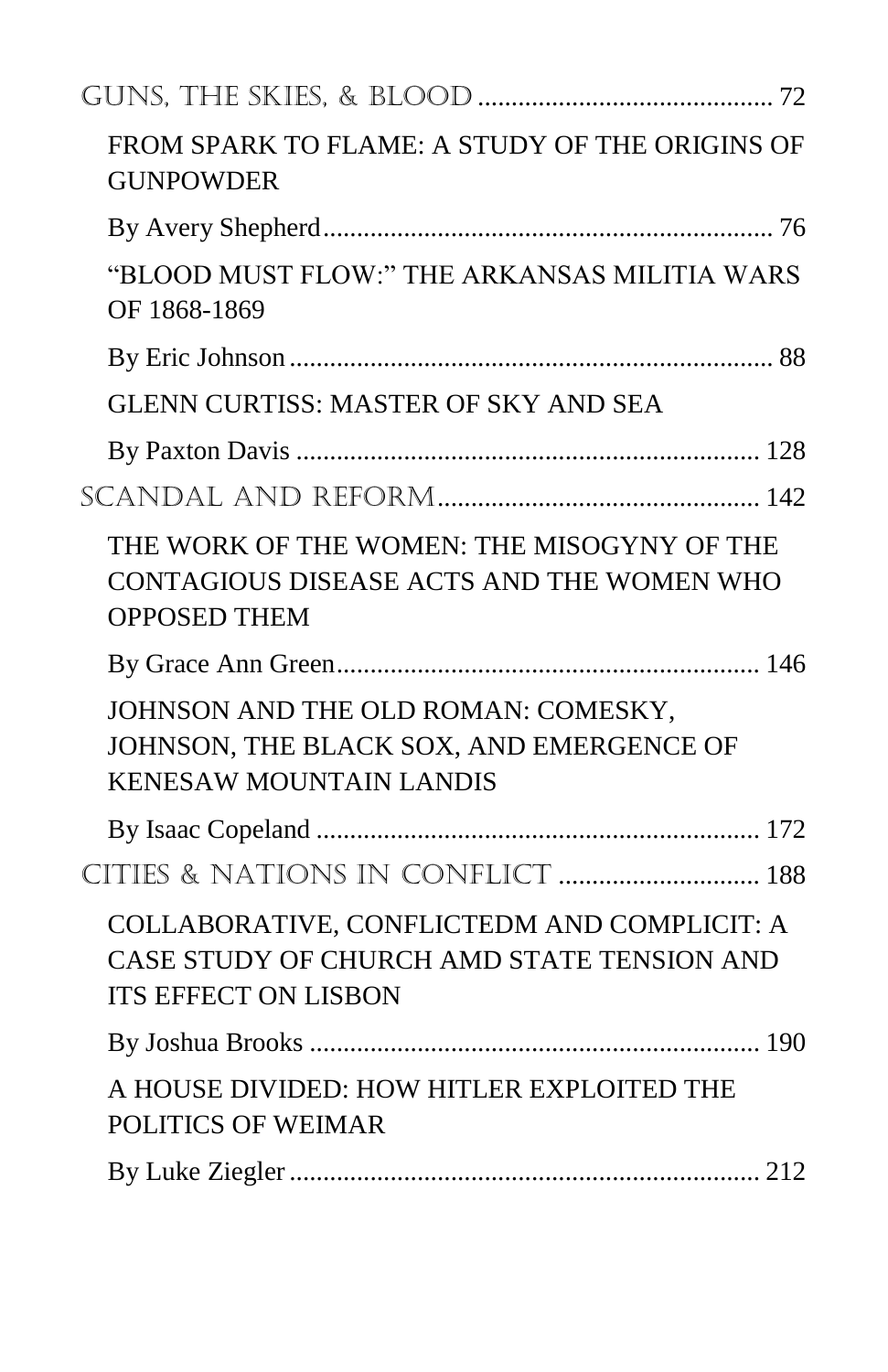*Tenor of Our Times* is available online at scholarworks.harding.edu/tenor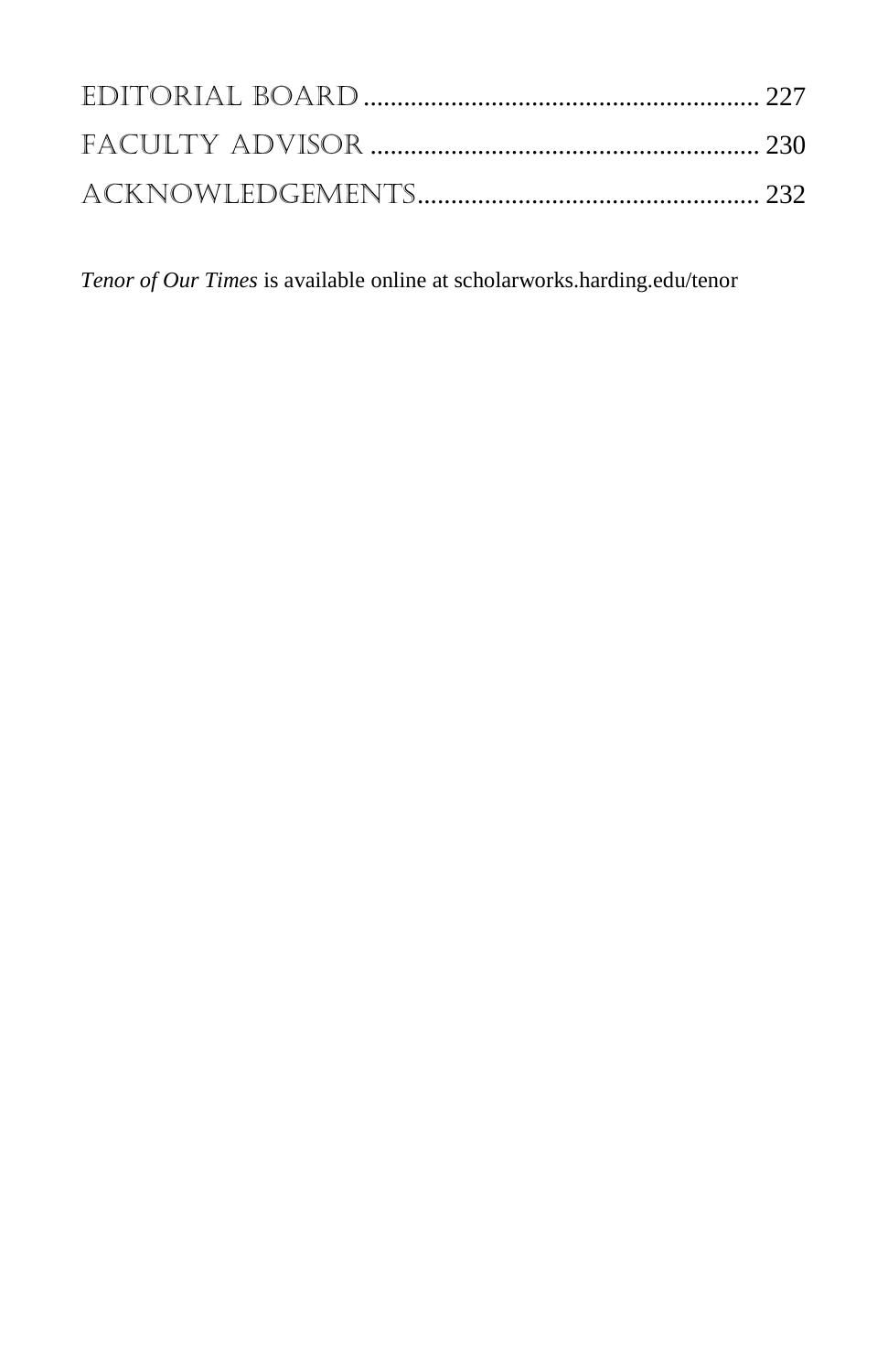## <span id="page-8-0"></span>Faculty Review Board



B.A., M.S.E., Harding University M.A., University of Texas Permian Basin Ph.D., Texas Tech University Instructor Trinity Valley Community College



**Eric Gross**

Ph.D. at Florida State University, independent scholar



B.S., Abilene Christian University. M.A., Sam Houston State University Ph.D., Florida State University, a professor at Oklahoma Christian since

2002.



#### **Fred Jewell**

Fred Jewell – Professor Emeritus Harding University, Retired 2009. Worked at Harding from 1968-2009 and trained generations of historians and teachers.



**Angela Gibbs** Curator of Collections at Jacksonport State Park & Treasurer of Arkansas Museum Association



#### **Amanda Biles**

BA from Harding; MA in American History from North Dakota State University (2011); PhD from ND State University in 2020. Director of Public History and Assistant Professor of History and Geography at Abilene Christian University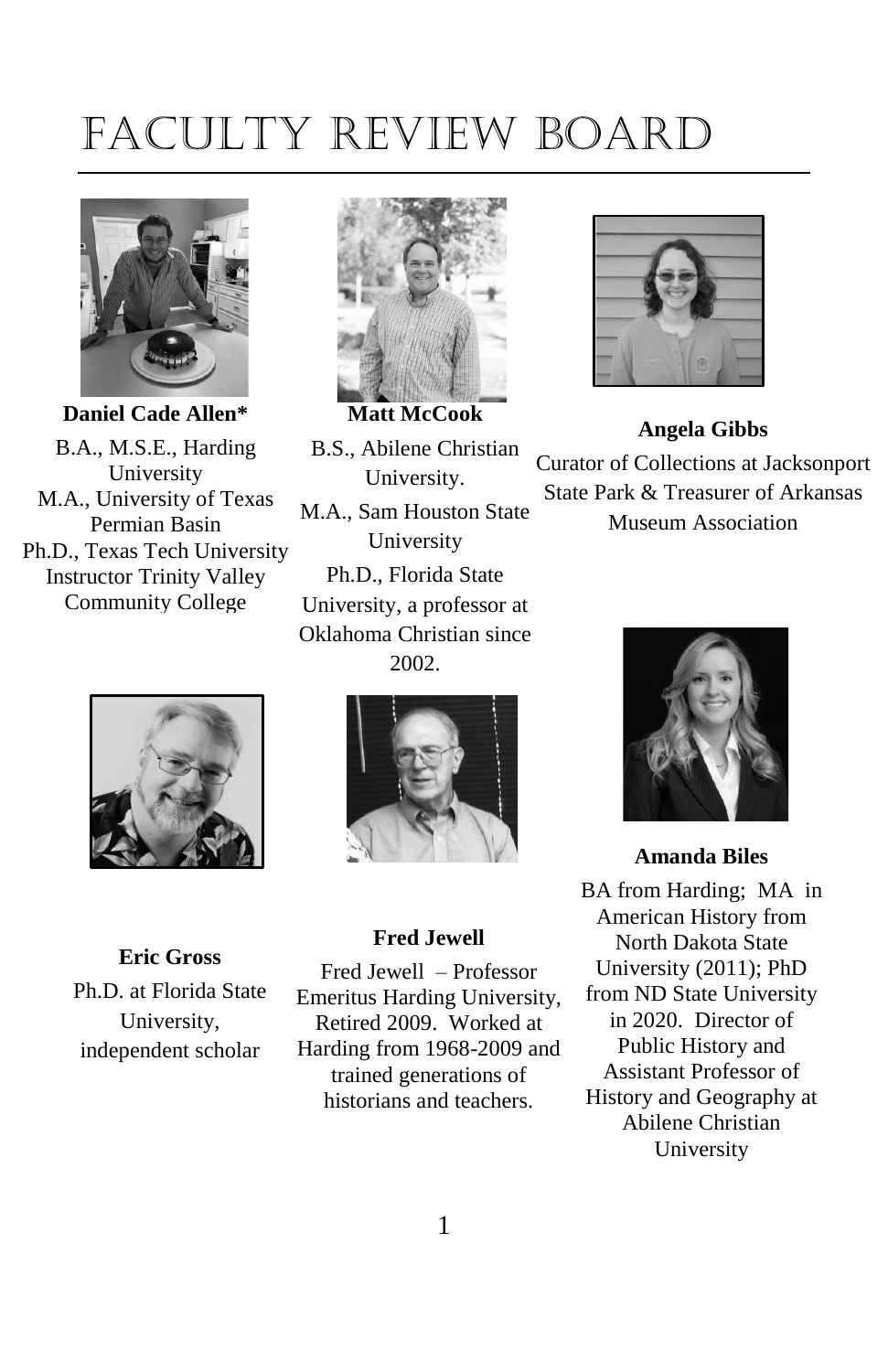## Faculty Review Board Continued



#### **Kelly Elliot**

PhD, Florida State University, 2010. Major: History, MA, Florida State University, 2007. Major: History BA, Harding University, 2005. Major: History Supporting Areas of Emphasis: French. Chair of History Department at Abilene Christian University since 2020



**Peter Dykema**

Peter Dykema received his Ph.D. in History from the University of Arizona in 1998, majoring in medieval and early modern European history. Since 2010, he has served as the director of the M.A. history graduate



#### **Jason Jewell**

Ph.D. in humanities from Florida State University, an M.A. in history from Pepperdine University, and a B.A. in history and music from Harding University. He currently chairs the Department of Humanities at Faulkner University



#### **Hannah Wood**

M.A. in Museum Studies from The George Washington University. Assistant Professor, Archives & Special Collections Librarian at Brackett Library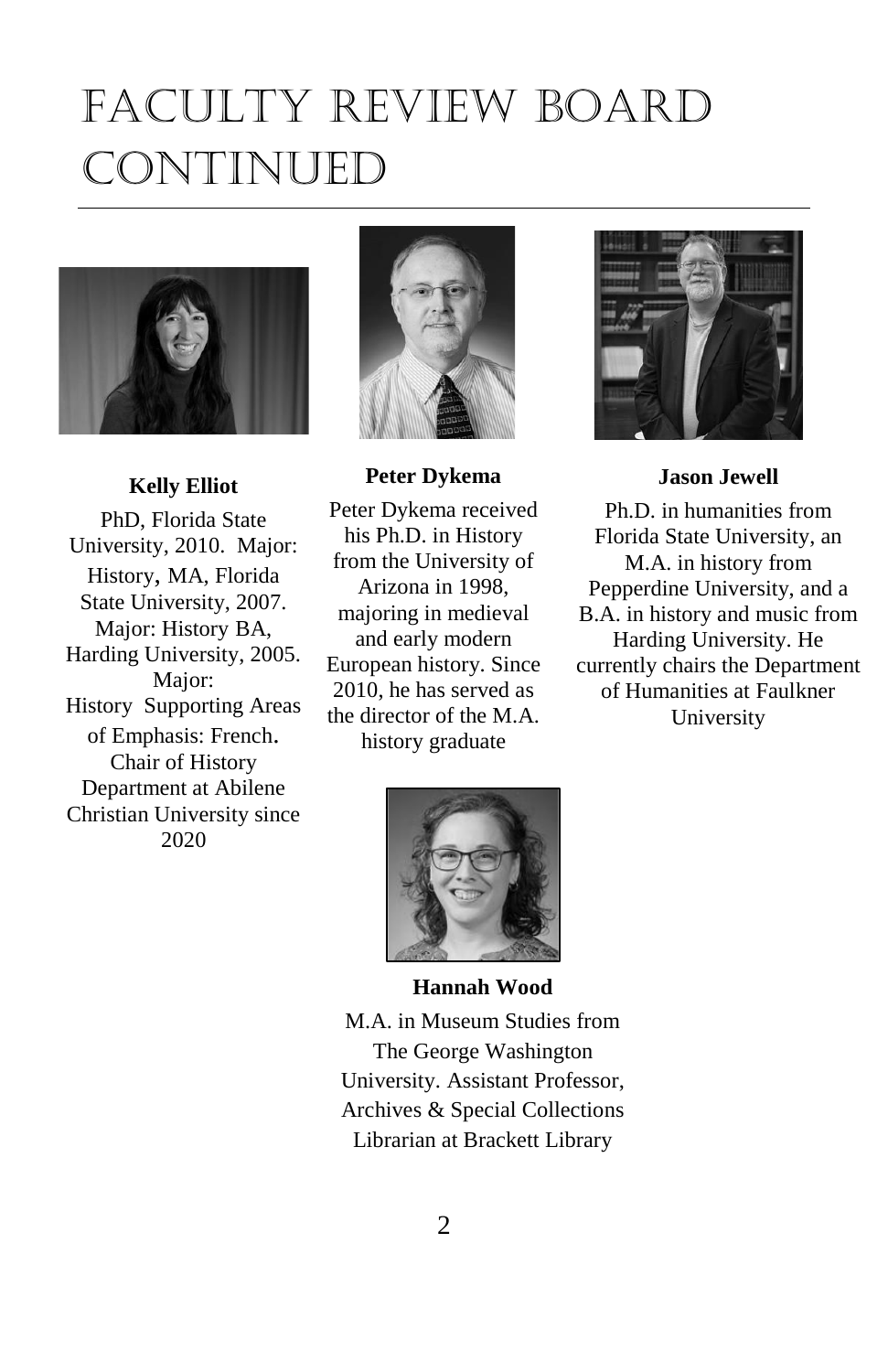## <span id="page-10-0"></span>Student Review Board







**Casey Lay,** English major

**Molly Passmore,** English major

**Thomas Reynolds,** History major



**Avery Shepherd,** Political Science major



**Mason Spivy,** Social Science major



**Alexandra Wisner,** History major



**Luke Ziegler,** History major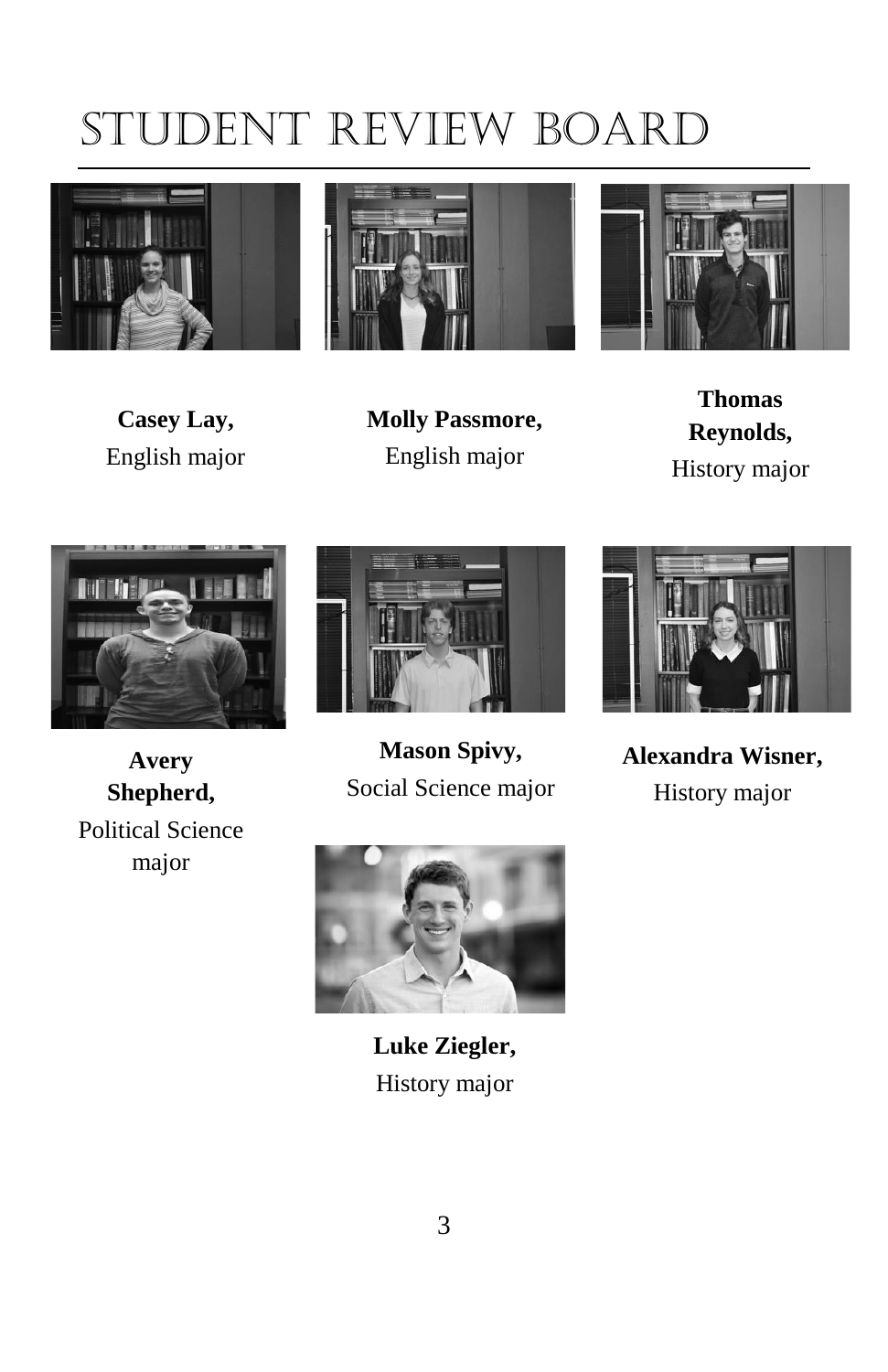## <span id="page-11-0"></span>Raymond Muncy Scholarship

## *An Academic Scholarship for Undergraduate Students of History*

The Raymond L. Muncy Scholarship is a one-time financial award for those undergraduate students at Harding University majoring in History who demonstrate exceptional scholarship, research, and Christian character. The scholarship was created to honor the late Raymond L. Muncy, Chairman of the Department of History and Social Sciences from 1965-1993. His teaching, mentoring, and scholarship modeled the best in Christian education. Applied toward tuition, the award is granted over the span of a single academic year. The award is presented annually at the Department of History and Political Science Banquet.

## **2021-2022 Winners: Primary Award Winner:**



Grace Ann Green *Olympe de Gouges: A Woman too Revolutionary for the Revolution* Published in the 2020 issue of *Tenor of Our Times*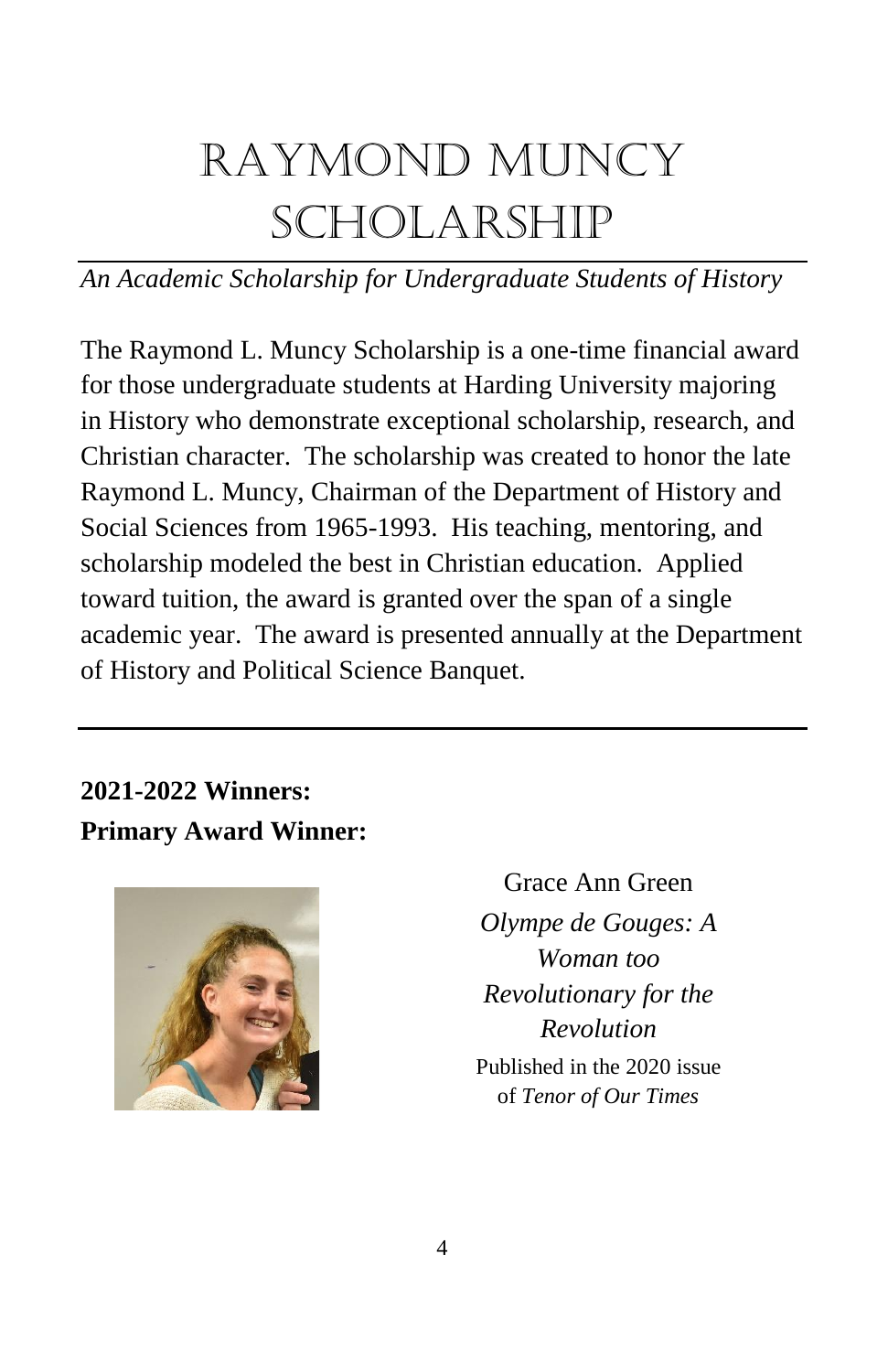### **Secondary Award Winner:**



Jackson Montgomery *The Effects of Reconstruction on Arkansas*

### **2022-2023 Winners:**

## **Primary Award Winner:**



Elijah Fisher *Satirical or Serious: Interpreting the True Intentions of Thomas Moore's Utopia*